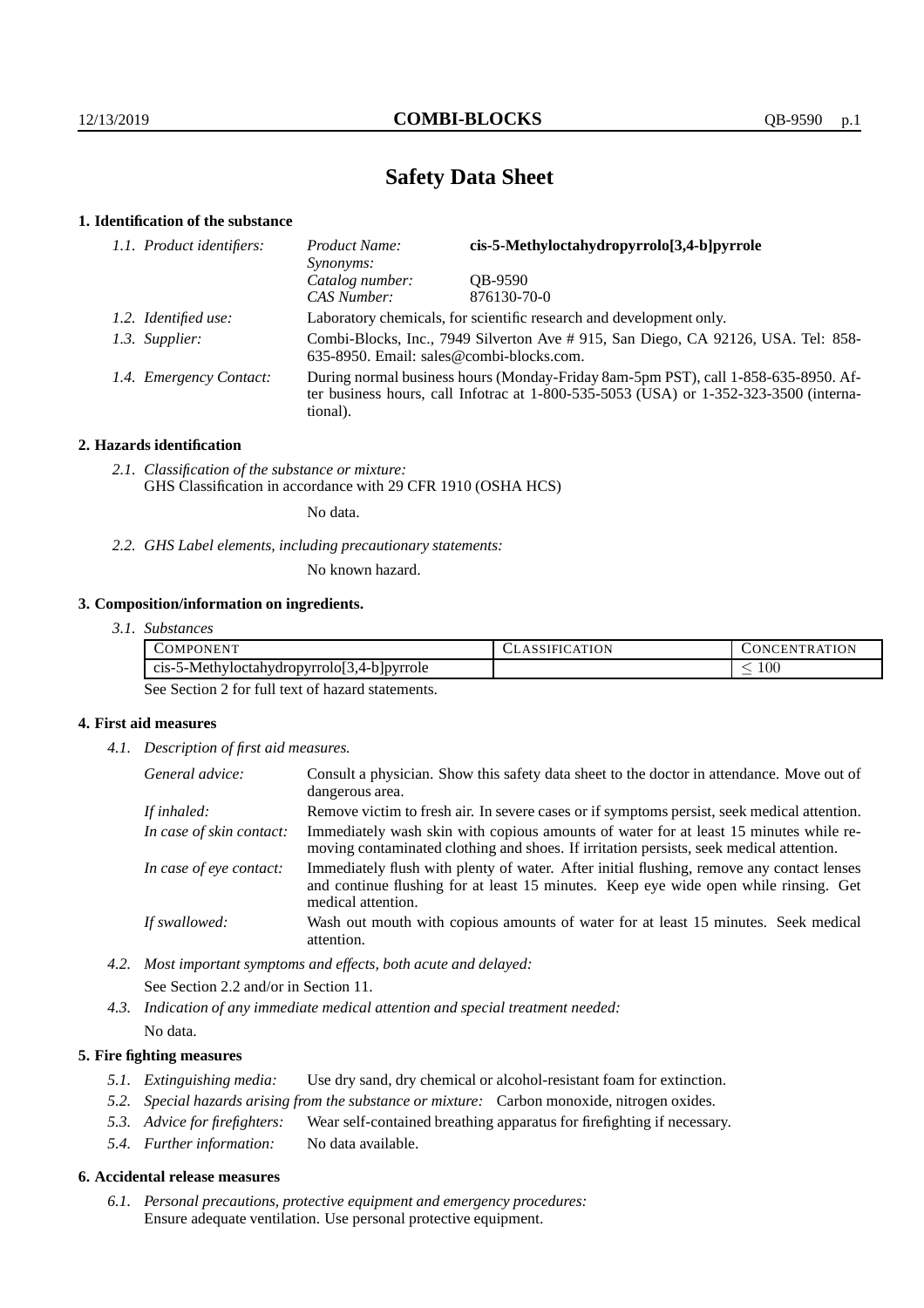|      | 6.2. Environmental precautions:                                                                                                                                                                                                                                    |                                                                                                                                                                                                                                                                                                                        |  |
|------|--------------------------------------------------------------------------------------------------------------------------------------------------------------------------------------------------------------------------------------------------------------------|------------------------------------------------------------------------------------------------------------------------------------------------------------------------------------------------------------------------------------------------------------------------------------------------------------------------|--|
|      |                                                                                                                                                                                                                                                                    | Should not be released into the environment. See Section 12 for additional ecological information.                                                                                                                                                                                                                     |  |
| 6.3. |                                                                                                                                                                                                                                                                    | Methods and materials for containment and cleaning up:                                                                                                                                                                                                                                                                 |  |
|      | Sweep up or vacuum up spillage and collect in suitable container for disposal.                                                                                                                                                                                     |                                                                                                                                                                                                                                                                                                                        |  |
|      | 6.4. Reference to other sections:                                                                                                                                                                                                                                  |                                                                                                                                                                                                                                                                                                                        |  |
|      | Refer to protective measures listed in Sections 8 and 13.                                                                                                                                                                                                          |                                                                                                                                                                                                                                                                                                                        |  |
|      | 7. Handling and storage                                                                                                                                                                                                                                            |                                                                                                                                                                                                                                                                                                                        |  |
|      | 7.1. Precautions for safe handling: Avoid contact with skin and eyes. Avoid inhalation of vapour or mist. Keep away<br>from sources of ignition - No smoking. Take measures to prevent the build up of electro-<br>static charge. For precautions see section 2.2. |                                                                                                                                                                                                                                                                                                                        |  |
|      | 7.2. Conditions for safe storage, including any incompatibilities: Keep container tightly closed in a dry and well-ventilated<br>place. Containers which are opened must be carefully resealed and kept upright to prevent<br>leakage.                             |                                                                                                                                                                                                                                                                                                                        |  |
|      | 7.3. Specific end use(s):                                                                                                                                                                                                                                          | Laboratory chemicals, for scientific research and development only.                                                                                                                                                                                                                                                    |  |
|      | 8. Exposure Controls / Personal protection                                                                                                                                                                                                                         |                                                                                                                                                                                                                                                                                                                        |  |
|      | 8.1. Control parameters:                                                                                                                                                                                                                                           |                                                                                                                                                                                                                                                                                                                        |  |
|      | Components with workplace control parameters: Contains no substances with occupational exposure limit values.                                                                                                                                                      |                                                                                                                                                                                                                                                                                                                        |  |
|      | 8.2. Exposure controls:                                                                                                                                                                                                                                            |                                                                                                                                                                                                                                                                                                                        |  |
|      |                                                                                                                                                                                                                                                                    | Appropriate engineering controls: Ensure that eyewash stations and safety showers are close to the workstation<br>location. Ensure adequate ventilation, especially in confined areas.                                                                                                                                 |  |
|      | Personal protective equipment:                                                                                                                                                                                                                                     |                                                                                                                                                                                                                                                                                                                        |  |
|      | Eye/face protection:                                                                                                                                                                                                                                               | Wear appropriate protective eyeglasses or chemical safety goggles as described by OSHA's<br>eye and face protection regulations in 29 CFR 1910.133 or European Standard EN166.                                                                                                                                         |  |
|      | Skin protection:                                                                                                                                                                                                                                                   | Handle with gloves. Gloves must be inspected prior to use. Use proper glove removal<br>technique (without touching glove's outer surface) to avoid skin contact with this product.<br>Dispose of contaminated gloves after use in accordance with applicable laws and good<br>laboratory practices. Wash and dry hands |  |
|      | <b>Body Protection:</b>                                                                                                                                                                                                                                            | Complete suit protecting against chemicals, Flame retardant antistatic protective clothing.,<br>The type of protective equipment must be selected according to the concentration and<br>amount of the dangerous substance at the specific workplace.                                                                   |  |
|      | Perpentatory protection.                                                                                                                                                                                                                                           |                                                                                                                                                                                                                                                                                                                        |  |

Respiratory protection:

Control of environmental exposure: Prevent further leakage or spillage if safe to do so. Do not let product enter drains.

# **9. Physical and chemical properties**

*9.1. Information on basic physical and chemical properties*

| (a)                | Appearance:                                   | Liquid   |
|--------------------|-----------------------------------------------|----------|
| (b)                | Odour:                                        | No data  |
| (c)                | Odour Threshold:                              | No data  |
| (d)                | pH:                                           | No data  |
| (e)                | Melting point/freezing point:                 | No date. |
| (f)                | Initial boiling point and boiling range:      | No data  |
| (g)                | Flash point:                                  | No data  |
| (h)                | Evaporatoin rate:                             | No data  |
| (i)                | Flammability (solid, gas):                    | No data  |
| (i)                | Upper/lower flammability or explosive limits: | No data  |
| $\rm(k)$           | Vapour pressure:                              | No data  |
| (1)                | Vapour density:                               | No data  |
| (m)                | Relative density:                             | No data  |
| (n)                | Water solubility:                             | No data  |
| $\left( 0 \right)$ | Partition coefficient: n-octanol/water:       | No data  |
| (p)                | Auto-ignition:                                | No data  |
| (q)                | Decomposition temperature:                    | No data  |
| (r)                | Viscosity:                                    | No data  |
| (s)                | Explosive properties:                         | No data  |
| (t)                | Oxidizing properties:                         | No data  |